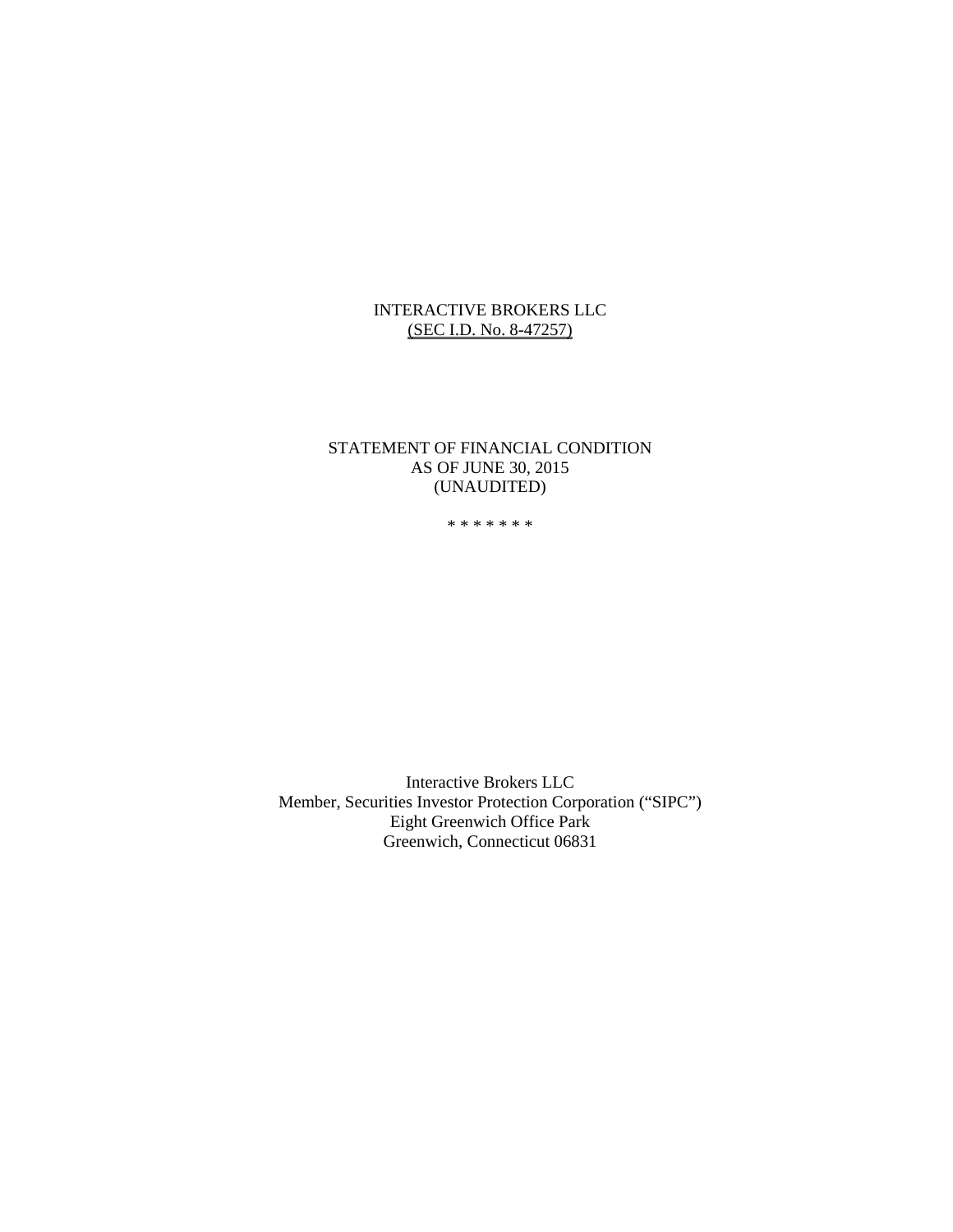# **INTERACTIVE BROKERS LLC**

# **TABLE OF CONTENTS**

| ×<br>۰.<br>w<br>۰. |
|--------------------|
|--------------------|

| Unaudited Statement of Financial Condition              |      |
|---------------------------------------------------------|------|
| Notes to the Unaudited Statement of Financial Condition | 2-17 |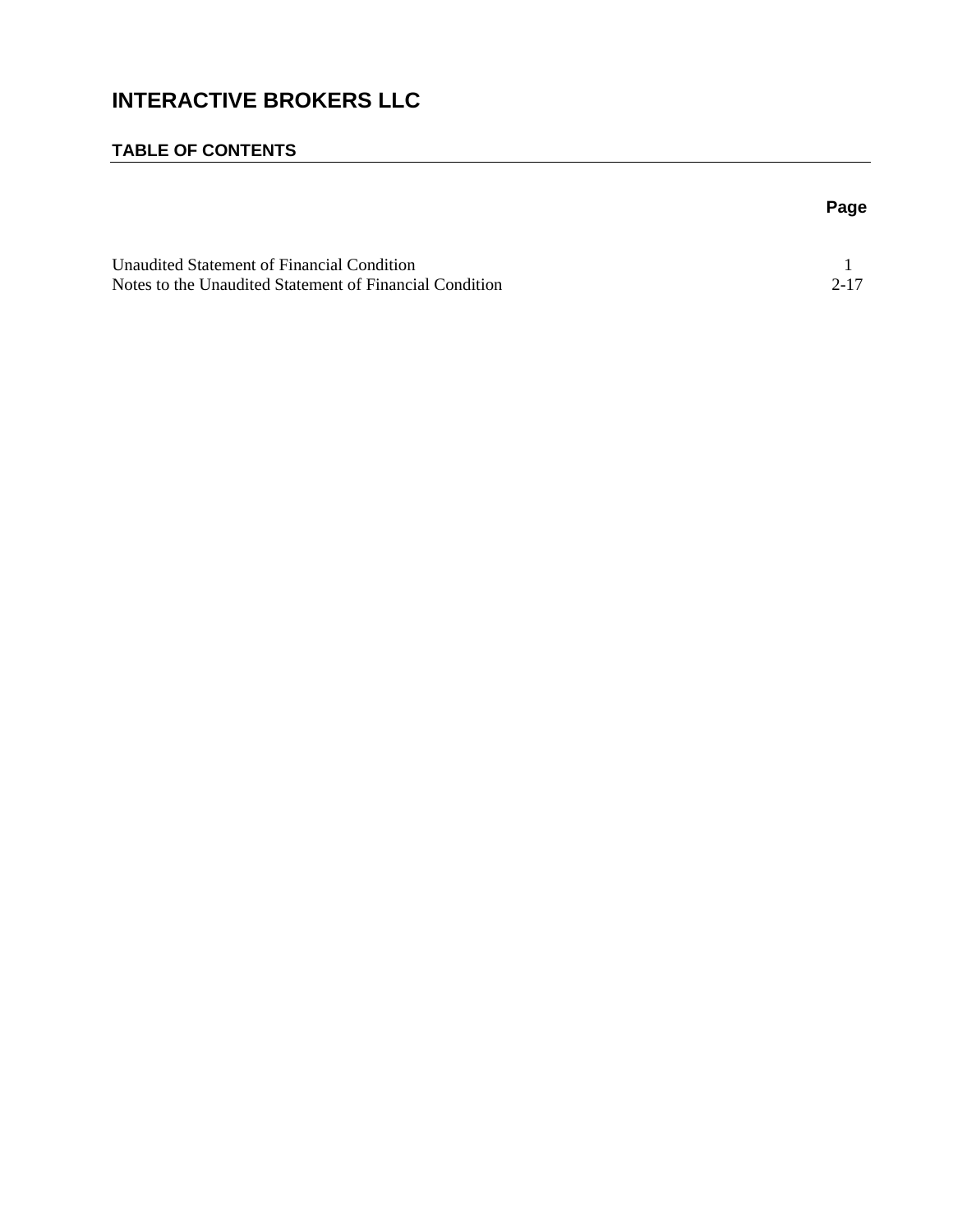# **INTERACTIVE BROKERS LLC**

# **UNAUDITED STATEMENT OF FINANCIAL CONDITION As of June 30, 2015** *(Dollars in Millions)*

| Assets:                                                     |               |        |
|-------------------------------------------------------------|---------------|--------|
| Cash and cash equivalents                                   | \$            | 600    |
| Cash and securities - segregated for regulatory purposes    |               | 14,904 |
| Securities borrowed                                         |               | 2,406  |
| Securities purchased under agreements to resell             |               | 148    |
| Deposit with clearing organization                          |               | 249    |
| Receivables:                                                |               |        |
| Customers (net of allowance for doubtful accounts of \$125) |               | 18,787 |
| Brokers, dealers and clearing organizations                 |               | 557    |
| <b>Affiliates</b>                                           |               | 136    |
| Interest                                                    |               | 45     |
| Other assets                                                |               | 32     |
| <b>Total assets</b>                                         | $\mathcal{S}$ | 37,864 |
| Liabilities:                                                |               |        |
| Payable to customers                                        | \$            | 31,553 |
| Securities loaned                                           |               | 2,757  |
| Securities sold under agreements to repurchase              |               | 148    |
| Other payables:                                             |               |        |
| Brokers, dealers and clearing organizations                 |               | 281    |
| Accounts payable, accrued expenses and other liabilities    |               | 27     |
| <b>Affiliates</b>                                           |               | 66     |
|                                                             |               | 34,832 |
| Members' capital                                            |               | 3,032  |
| Total liabilities and members' capital                      | \$            | 37,864 |

See accompanying notes to the statement of financial condition.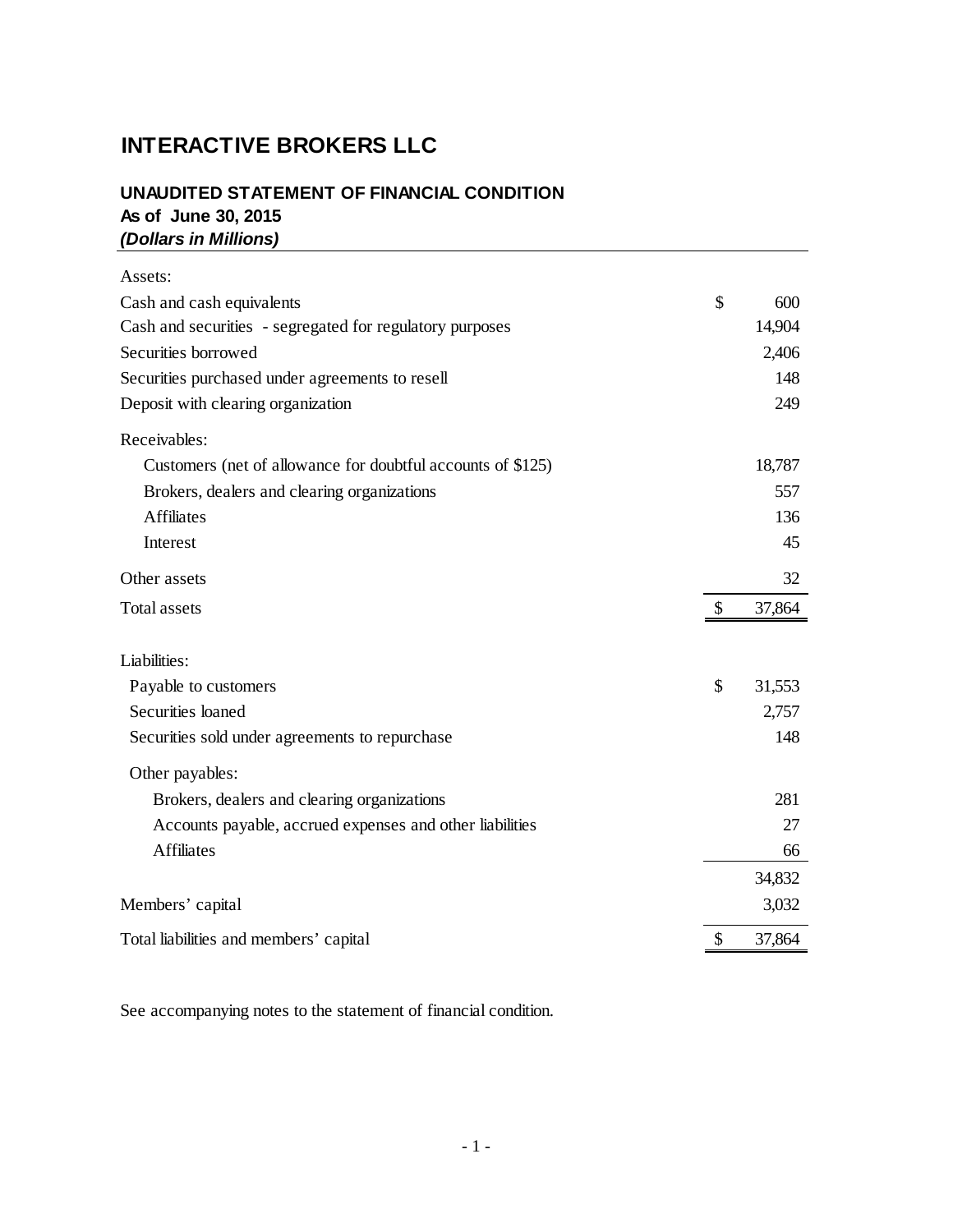# **1. ORGANIZATION AND NATURE OF BUSINESS**

Interactive Brokers LLC (the "Company"), a Connecticut limited liability company, is a brokerdealer registered under the Securities Exchange Act of 1934 and is a member of the Financial Industry Regulatory Authority ("FINRA") and various securities and commodities exchanges. The Company is also a member of the National Futures Association ("NFA") and is registered with Commodity Futures Trading Commission ("CFTC") as a Futures Commission Merchant and a Foreign Exchange Dealer. The Company executes and clears securities and commodities transactions for customers. Certain transactions are cleared through other clearing brokers. Accordingly, the Company carries securities accounts for customers and is subject to the requirements of Rule 15c3-3 under the Securities Exchange Act of 1934 pertaining to the possession or control of customerowned assets and reserve requirements. The Company carries customer commodities accounts and is subject to the segregation requirements of the Commodity Exchange Act. Pursuant to the Hong Kong Securities and Futures Commission ("SFC") client money segregation rules, the Company is required to ensure that all customer funds held in Hong Kong are segregated in Hong Kong. The Company is subject to the Uniform Net Capital Rule (Rule 15c3-1) under the Exchange Act and the CFTC's minimum financial requirements (Regulations 1.17 and 5.7).

The Company is 99.9% owned by IBG LLC, ("IBG LLC" or "the Group"), a Connecticut limited liability company. In addition to the Company, the Group is comprised of several Operating Companies (Note 7). The Group is consolidated into Interactive Brokers Group, Inc. ("IBG, Inc.").

On May 31, 2015, the Company distributed \$15 in connection with the transfer of its ownership interest in the wholly-owned subsidiary Interactive Brokers Corp. ("IB Corp."), which is a brokerdealer registered with the Securities and Exchange Commission ("SEC") and is a member of the FINRA and the NFA, to IB Exchange Corp. ("IBEC"), an Operating Company within the Group. This transfer was accounted for as a transaction between entities under common control in accordance with FASB Accounting Standards Codification Topic 805-50, "Business Combinations – Related Issues."

# **2. SIGNIFICANT ACCOUNTING POLICIES**

#### *Basis of Presentation*

This statement of financial condition is presented in U.S. dollars and has been prepared pursuant to accounting standards generally accepted in the United States of America ("U.S. GAAP") promulgated in the FASB Accounting Standards Codification ("ASC").

#### *Use of Estimates*

The preparation of financial statements in conformity with U.S. GAAP requires management to make estimates and assumptions that affect the reported amounts and disclosures in the statement of financial condition and accompanying notes. These estimates and assumptions are based on judgment and the best available information at the time. Therefore, actual results could differ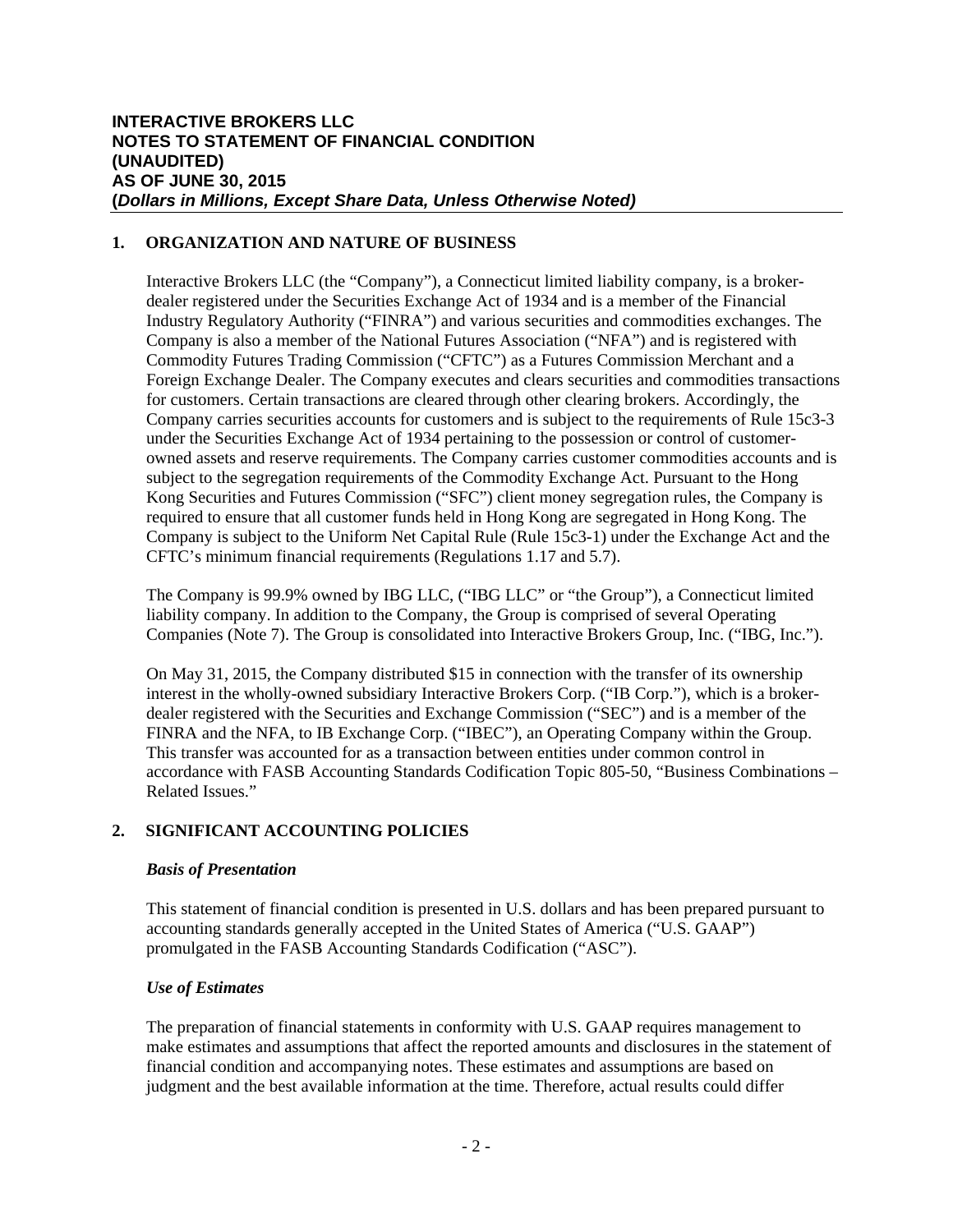materially from those estimates. Such estimates include the allowance for doubtful accounts, compensation accruals, current and deferred income taxes, and estimated contingency reserves.

# *Fair Value*

Substantially all of the Company's assets and liabilities, including financial instruments, are carried at fair value based on published market prices and are marked to market, or are assets and liabilities which are short-term in nature and are carried at amounts that approximate fair value.

The Company applies the fair value hierarchy of FASB ASC 820, "Fair Value Measurement" ("ASC Topic 820"), to prioritize the inputs to valuation techniques used to measure fair value. The hierarchy gives the highest priority to unadjusted quoted prices in active markets for identical assets and liabilities and the lowest priority to unobservable inputs. The three levels of the fair value hierarchy are:

| Level 1 | Unadjusted quoted prices in active markets that are accessible at the |
|---------|-----------------------------------------------------------------------|
|         | measurement date for identical, unrestricted assets or liabilities;   |

- Level 2 Quoted prices in markets that are not considered to be active or financial instruments for which all significant inputs are observable, either directly or indirectly; and
- Level 3 Prices or valuations that require inputs that are both significant to fair value measurement and unobservable.

The Company's Level 1 financial instruments, which are valued using quoted market prices as published by exchanges and clearing houses or otherwise broadly distributed in active markets, include U.S. government securities which are included in cash and securities – segregated for regulatory purposes and in deposit with clearing organization in the statement of financial condition.

Currency spot and forward contracts, included in receivables from and payables to brokers, dealers, and clearing organizations in the statement of financial condition, are valued using broadly distributed bank and broker prices, are classified as Level 2 of the fair value hierarchy as such instruments are not exchange-traded.

#### *Stock-Based Compensation*

The Company follows FASB ASC Topic 718, "Compensation – Stock Compensation" ("ASC Topic 718"), to account for its participation in IBG, Inc's. stock-based compensation plans. ASC Topic 718 requires all share-based payments to employees to be recognized in the financial statement using a fair value-based method. Grants, which are denominated in U.S. dollars, are communicated to employees in the year of grant, thereby establishing the fair value of each grant. The fair value of awards granted to employees are generally expensed as follows: 50% in the year of grant in recognition of plan forfeiture provisions (described below) and the remaining 50% over the related vesting period utilizing the "graded vesting" method permitted under ASC Topic 718. In the case of "retirement eligible" employees (those employees older than 59), 100% of awards are expensed when granted.

Awards granted under the stock-based compensation plans are subject to forfeiture in the event an employee ceases employment with the Company. The plans provide that employees who discontinue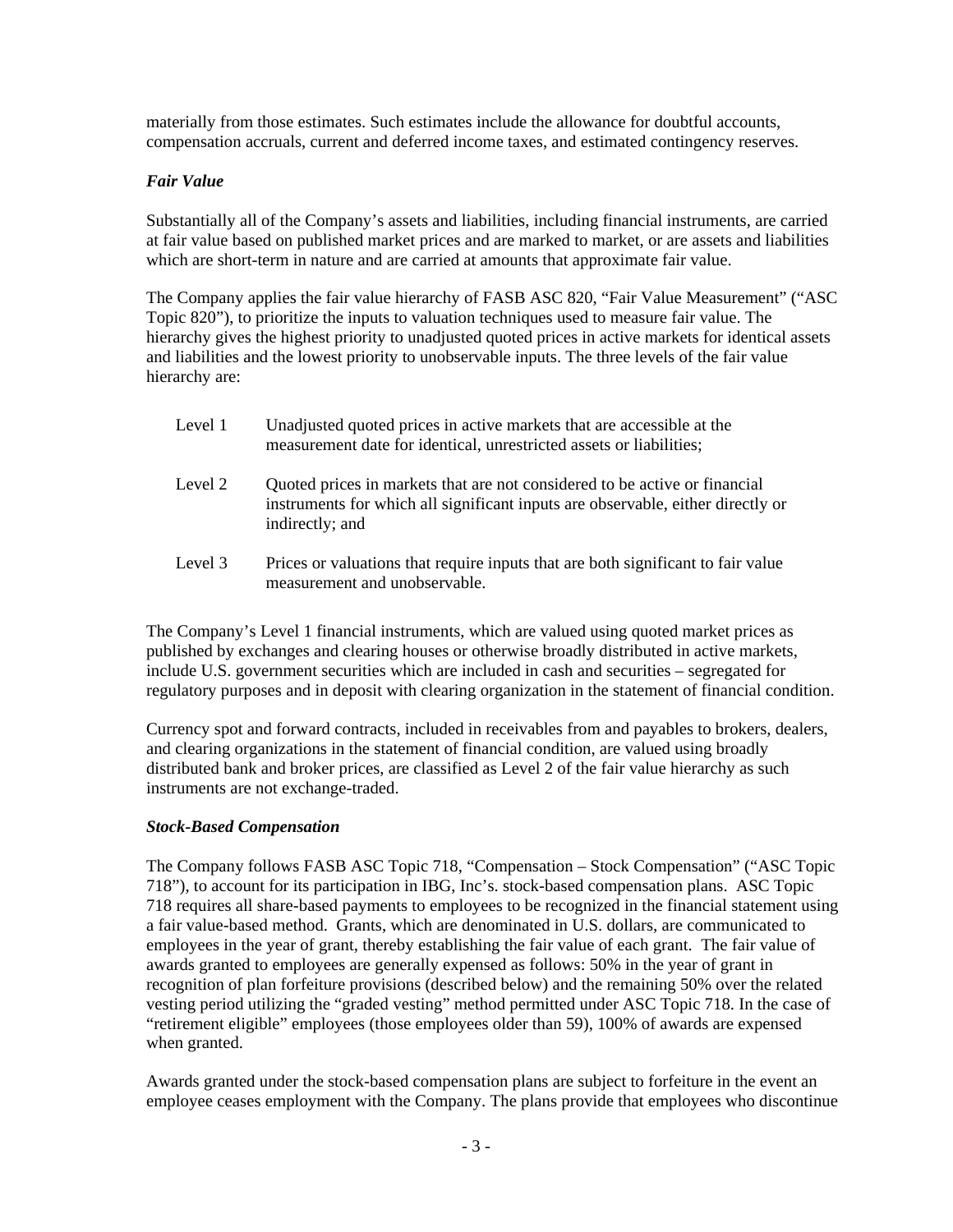employment with the Company without cause and continue to meet the terms of the plans' postemployment provisions will forfeit 50% of unvested previously granted awards unless the employee is over the age of 59, in which case the employee would be eligible to receive 100% of unvested awards previously granted.

# *Cash and Cash Equivalents*

The Company considers all highly liquid investments, with maturities of three months or less, that are not segregated and deposited for regulatory purposes or to meet margin requirements at clearing houses to be cash equivalents.

# *Cash and Securities — Segregated for Regulatory Purposes*

As a result of customer activities, the Company is obligated by rules mandated by its primary regulators to segregate or set aside cash or qualified securities to satisfy such regulations, which regulations have been promulgated to protect customer assets. Securities segregated for regulatory purposes consist of U.S. Treasury securities of approximately \$10.2 billion at June 30, 2015, and securities purchased under agreements to resell in the amount of \$1.0 billion as of June 30, 2015, which amounts approximate fair value.

# *Securities Borrowed and Securities Loaned*

Securities borrowed and securities loaned are recorded at the amount of cash collateral advanced or received. Securities borrowed transactions require the Company to provide the counterparties with collateral which may be in the form of cash or other securities. With respect to securities loaned, the Company receives collateral, which may be in the form of cash or other securities in an amount generally in excess of the fair value of the securities loaned. The Company monitors the market value of securities borrowed and loaned on a daily basis, with additional collateral obtained or refunded as permitted contractually. The Company does not net, in the statement of financial condition, securities borrowed and securities loaned entered into with the same counterparty.

# *Securities Purchased Under Agreements to Resell and Securities Sold Under Agreements to Repurchase*

Securities purchased under agreements to resell, which are treated as collateralized financing transactions, are recorded at contract value, which approximates fair value. To ensure that the fair value of the underlying collateral remains sufficient, the collateral is valued daily with additional collateral obtained or excess collateral returned, as permitted under contractual provisions. The Company does not net, in the statement of financial condition, securities purchased under agreements to resell transactions and securities sold under agreements to repurchase transactions entered into with the same counterparty.

#### *Deposit with Clearing Organization*

Deposit with clearing organization consists of securities which have been placed with a clearing organization in the normal course of business. At June 30, 2015, the Company had \$249 in U.S. Treasury securities, carried at fair value, that were pledged with clearing organizations.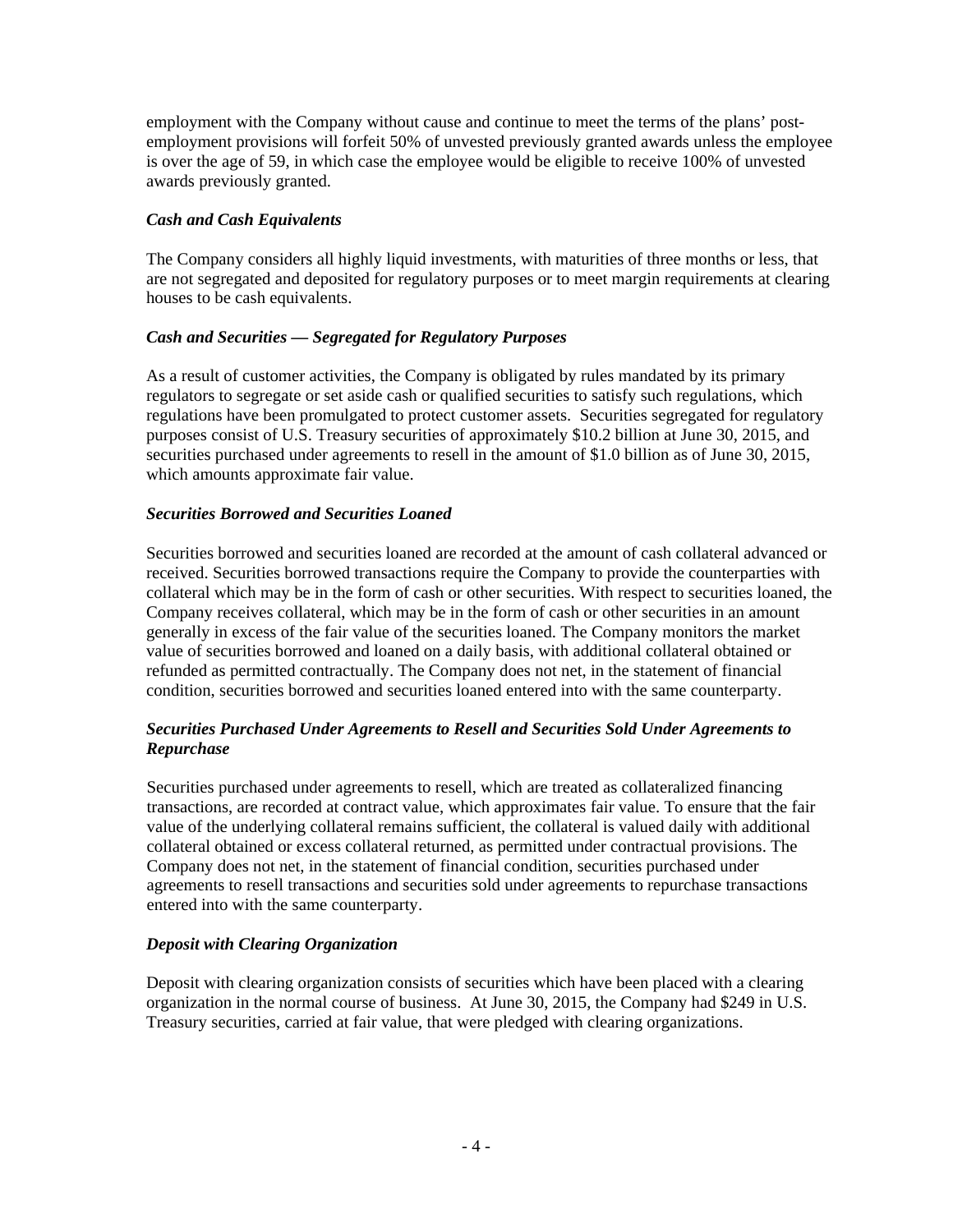#### *Currency Spot and Forward Contracts*

The Company enters into currency forward contracts for customer funds denominated in foreign currencies to obtain U.S. dollars, with a locked-in rate of return, to make bank deposits denominated in U.S. dollars to satisfy regulatory segregation requirements and on behalf of its affiliates. A currency forward contract is an agreement to exchange a fixed amount of one currency for a specified amount of a second currency at the outset and at completion of the swap term. Interest rate differences, between currencies, are captured in the contractual swap rates. The Company also executes currency spot contracts on behalf of its customers and affiliates. These currency spot and forward transactions are recorded on a trade date basis at fair value based on quoted market prices. Included in receivables from and payables to brokers, dealers and clearing organizations are \$18 and \$32, respectively, which represent unsettled amounts of currency spot and forward contracts at June 30, 2015.

# *Customer Receivables and Payables*

Customer securities transactions are recorded on a settlement date basis and customer commodities transactions are recorded on a trade date basis. Receivables from and payables to customers include amounts due on cash and margin transactions, including futures contracts transacted on behalf of customers. Securities owned by customers, including those that collateralize margin loans or other similar transactions, are not reflected on the statement of financial condition.

Receivables from institutional non-cleared customers and payables for execution and clearing fees and expenses are recorded as fees receivables and fees payable, which are included in other assets and accounts payable, accrued expenses and other liabilities on the statement of financial condition, respectively.

#### *Receivables from and Payables to Brokers, Dealers and Clearing Organizations*

Receivables from and payables to brokers, dealers and clearing organizations include net receivables and payables from unsettled trades, including amounts related to futures contracts executed on behalf of customers, amounts receivable for securities not delivered by the Company to the purchaser by the settlement date ("fails to deliver") and cash margin deposits. Payables to brokers, dealers and clearing organizations include amounts payable for securities not received by the Company from a seller by the settlement date ("fails to receive").

# *Property and Equipment*

Property and equipment, which is included in other assets in the statement of financial condition, consists of purchased technology hardware and software, leasehold improvements and office furniture and equipment.

Property and equipment are recorded at historical cost, less accumulated depreciation and amortization. Additions and improvements that extend the lives of assets are capitalized, while expenditures for repairs and maintenance are expensed as incurred. Depreciation and amortization are computed using the straight-line method. Equipment is depreciated over the estimated useful lives of the assets, while leasehold improvements are amortized over the lesser of the estimated economic useful life of the asset or the term of the lease. Computer equipment is depreciated over three to five years and office furniture and equipment are depreciated over five to seven years.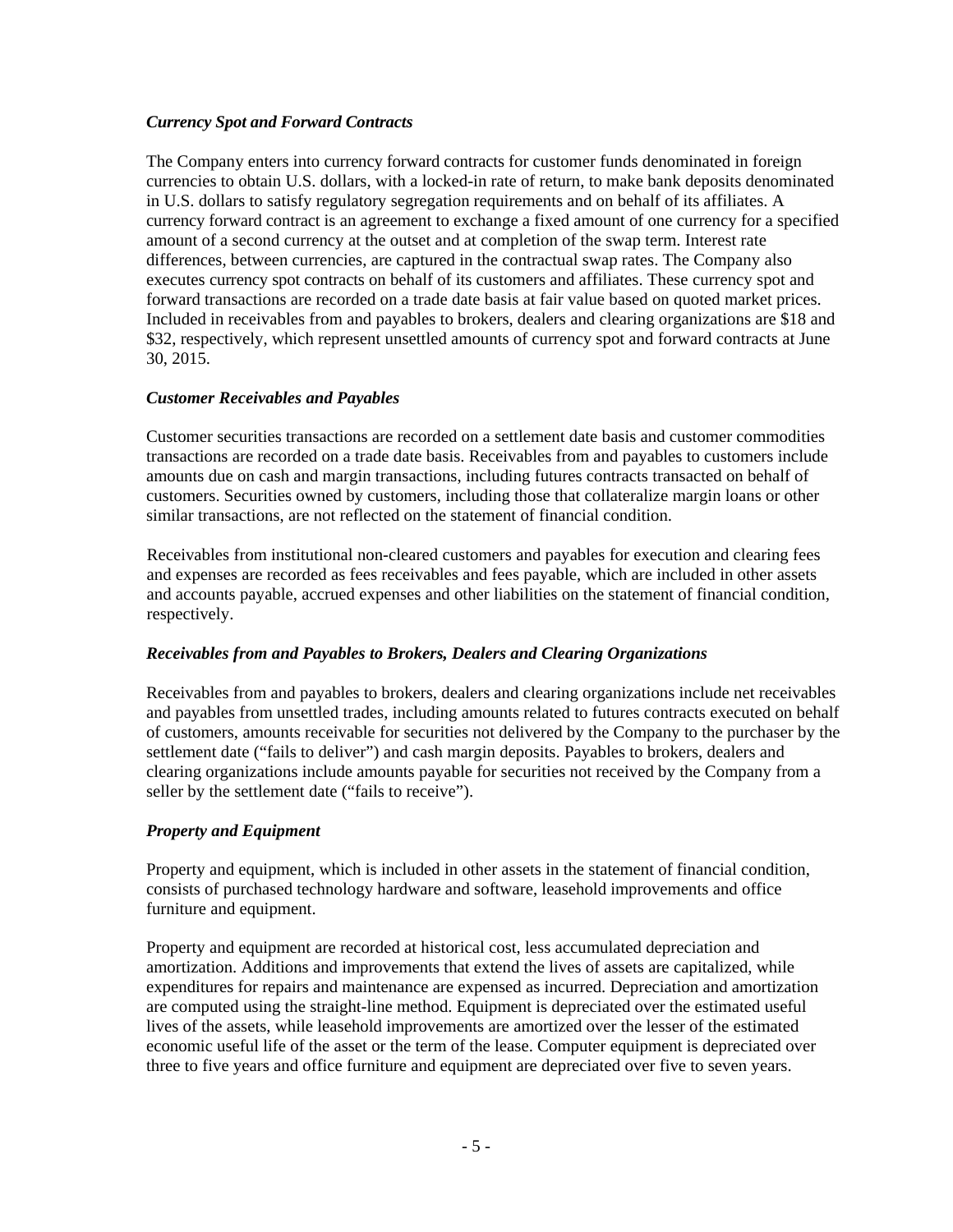# *Foreign Currency*

Foreign currency denominated assets and liabilities are translated into U.S. dollars at the period-end exchange rates.

#### *Income Taxes*

The Company accounts for income taxes in accordance with FASB ASC 740, "Income Taxes." The Company operates as a limited liability company which is treated as a partnership for U.S. federal tax purposes. Accordingly, the Company is not subject to federal income taxes in the U.S.

#### *Recently Issued Accounting Pronouncements*

Following is a summary of recently issued FASB Accounting Standards Updates ("ASUs") that have affected or may affect the Company's statement of financial condition: **Affects Status**

| ASU 2015-01 | Income Statement - Extraordinary and Unusual Items<br>( <i>Subtopic 225-20</i> ): Simplifying Income Statement Presentation<br>by Elimating the Concept of Extraordinary Items                                                                                                                                                                                                                                                     | Effective for fiscal years, and for interim<br>periods within those fiscal years, beginning<br>after December 15, 2015.       |
|-------------|------------------------------------------------------------------------------------------------------------------------------------------------------------------------------------------------------------------------------------------------------------------------------------------------------------------------------------------------------------------------------------------------------------------------------------|-------------------------------------------------------------------------------------------------------------------------------|
| ASU 2015-05 | Intangibles - Goodwill and Other - Internal Use Software<br>( <i>Subtopic 350-40</i> ): Customer's Accounting for Fees Paid in a<br>Cloud Computing Arrangement                                                                                                                                                                                                                                                                    | Effective for annual periods, including<br>interim periods within those annual periods,<br>beginning after December 15, 2015. |
| ASU 2015-10 | <i>Technical Corrections and Improvements:</i> This update<br>contains amendments that will affect a wide variety of Topics in<br>the Codification. The amendments in this Update represent<br>changes to make minor corrections or minor improvements to<br>the Codification that are not expected to have a significant<br>effect on current accounting practice or create a significant<br>administrative cost to most entities | Effective for fiscal years, and for interim<br>periods within those fiscal years, beginning<br>after December 15, 2015.       |

Adoption of those ASUs that became effective during 2014 and 2015, prior to the issuance of the Company's statement of financial condition, did not have a material effect on the statement of financial condition.

#### **3. TRADING ACTIVITIES AND RELATED RISKS**

The Company's trading activities are comprised of providing securities brokerage services. Trading activities expose the Company to market and credit risks. These risks are managed in accordance with established risk management policies and procedures. To accomplish this, management has established a risk management process that includes:

- A regular review of the risk management process by the executive management as part of their oversight role;
- Defined risk management policies and procedures supported by a rigorous analytic framework; and
- Articulated risk tolerance levels as defined by executive management that are regularly reviewed to ensure that the Company's risk-taking is consistent with its business strategy, capital structure, and current and anticipated market conditions.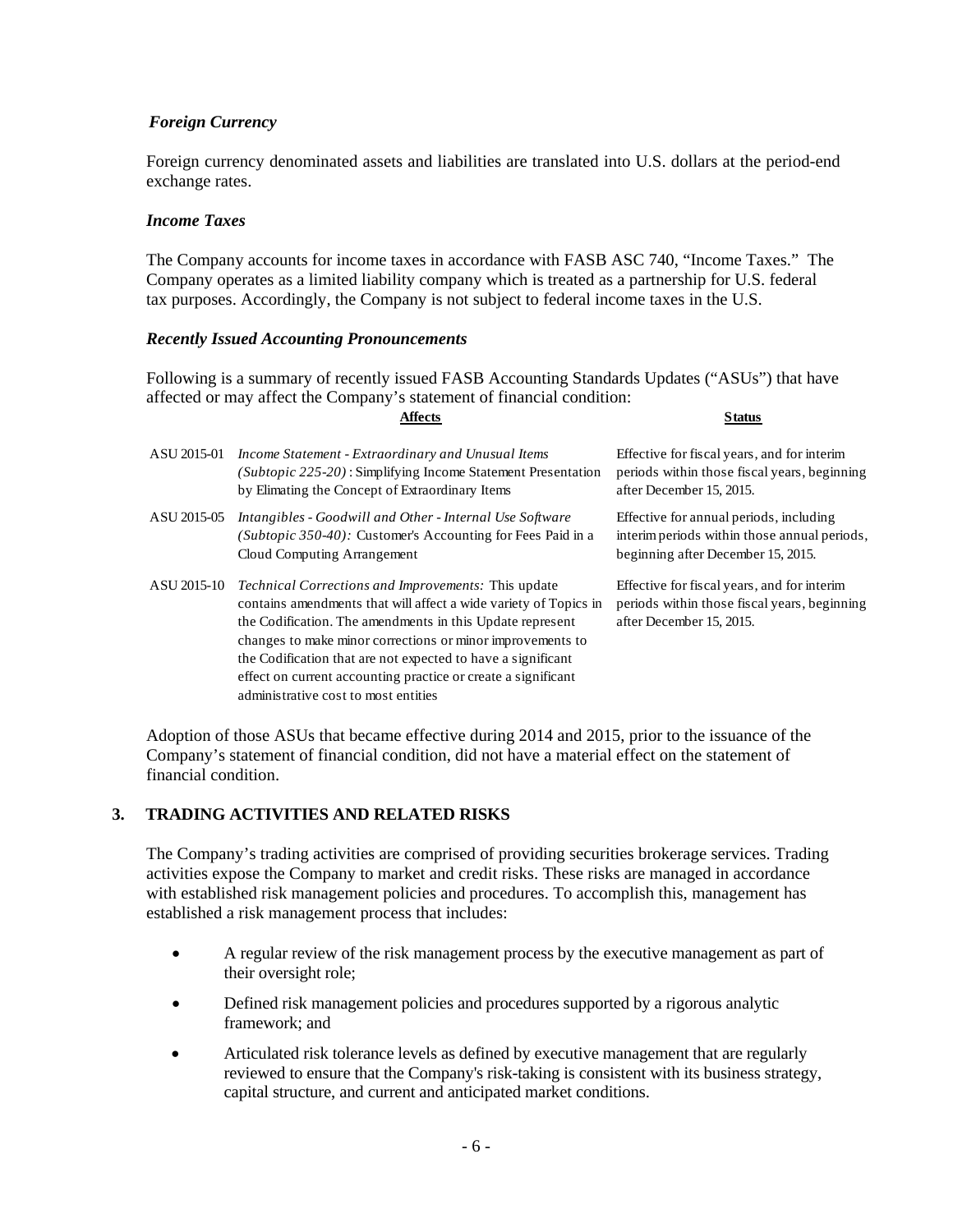#### *Market Risk*

The Company is exposed to various market risks. Exposures to market risks arise from foreign currency exchange rate fluctuations and changes in interest rates. The following discussion describes the types of market risk faced:

#### *Currency Risk*

Currency risk arises from the possibility that fluctuations in foreign exchange rates will impact the value of financial instruments. The Company manages this risk using spot (i.e., cash) currency transactions and currency forward contracts.

# *Interest Rate Risk*

Interest rate risk arises from the possibility that changes in interest rates will affect the value of financial instruments. The Company is exposed to interest rate risk on cash and margin balances and fixed income securities. These risks are managed through investment policies.

# *Credit Risk*

The Company is exposed to risk of loss if an individual, counterparty or issuer fails to perform its obligations under contractual terms ("default risk"). Both cash instruments and derivatives expose the Company to default risk. The Company has established policies and procedures for mitigating credit risk on principal transactions, including reviewing and establishing limits for credit exposure, maintaining collateral, and continually assessing the creditworthiness of counterparties.

The Company's credit risk is limited in that substantially all of the contracts entered into are settled directly at securities and commodities clearing houses and a small portion is settled through member firms and banks with substantial financial and operational resources. The Company seeks to control the risks associated with its customer margin activities by requiring customers to maintain collateral in compliance with regulatory and internal guidelines.

In the normal course of business, the Company executes, settles, and finances various customer securities transactions. Execution of these transactions includes the purchase and sale of securities by the Company that exposes the Company to default risk arising from the potential that customers or counterparties may fail to satisfy their obligations. In these situations, the Company may be required to purchase or sell financial instruments at unfavorable market prices to satisfy obligations to customers or counterparties. Liabilities to other brokers and dealers related to unsettled transactions (i.e., securities fails to receive) are recorded at the amount for which the securities were purchased, and are paid upon receipt of the securities from other brokers or dealers. In the case of aged securities fails to receive, the Company may purchase the underlying security in the market and seek reimbursement for any losses from the counterparty.

For cash management purposes, the Company enters into short-term securities purchased under agreements to resell and securities sold under agreements to repurchase transactions ("repos") in addition to securities borrowing and lending arrangements, all of which may result in credit exposure in the event the counterparty to a transaction is unable to fulfill its contractual obligations. In accordance with industry practice, repos are collateralized by securities with a market value in excess of the obligation under the contract. Similarly, securities borrowed and loaned agreements are collateralized by deposits of cash. The Company attempts to minimize credit risk associated with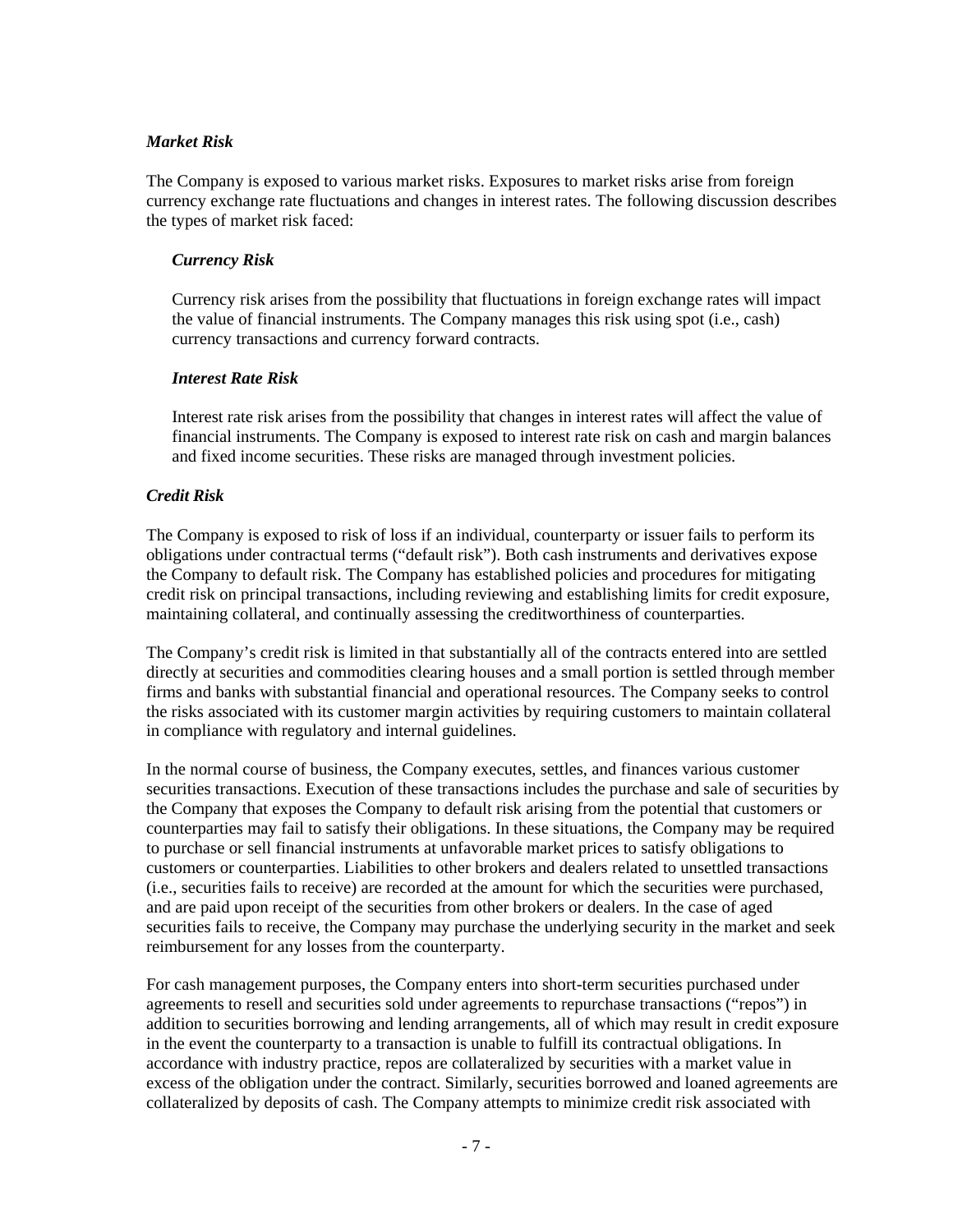these activities by monitoring collateral values on a daily basis and requiring additional collateral to be deposited with or returned to the Company as permitted under contractual provisions.

#### *Concentrations of Credit Risk*

The Company's exposure to credit risk associated with its brokerage and other activities is measured on an individual counterparty basis, as well as by groups of counterparties that share similar attributes. Concentrations of credit risk can be affected by changes in political, industry or economic factors. To reduce the potential for risk concentration, credit limits are established and monitored in light of changing counterparty and market conditions. As of June 30, 2015, the Company did not have any material concentrations of credit risk outside the ordinary course of business.

#### *Off-Balance Sheet Risks*

The Company may be exposed to a risk of loss not reflected in the statement of financial condition to settle futures and certain over-the-counter contracts at contracted prices, which may require repurchase or sale of the underlying products in the market at prevailing prices. Accordingly, these transactions result in off-balance sheet risk as the Company's cost to liquidate such contracts may exceed the amounts reported in the Company's statement of financial condition.

#### **4. FINANCIAL ASSETS AND FINANCIAL LIABILITIES**

#### *Financial Assets and Financial Liabilities Measured at Fair Value on a Recurring Basis*

The following tables set forth, by level within the fair value hierarchy (see Note 2), financial assets and liabilities, at fair value as of June 30, 2015. As required by ASC Topic 820, financial assets and financial liabilities are classified in their entirety based on the lowest level of input that is significant to the respective fair value measurement.

|                                                               | Financial Assets, At Fair Value as of<br>June 30, 2015 |                                            |    |               |    |         |    |              |  |
|---------------------------------------------------------------|--------------------------------------------------------|--------------------------------------------|----|---------------|----|---------|----|--------------|--|
|                                                               |                                                        | Level 1                                    |    | Level 2       |    | Level 3 |    | <b>Total</b> |  |
| Securities segregated for regulatory purposes                 | \$                                                     | 10,198                                     | \$ |               | \$ |         | \$ | 10,198       |  |
| Deposit with clearing organization                            |                                                        | 249                                        |    |               |    |         |    | 249          |  |
| Receivables from brokers, dealers and clearing organizations: |                                                        |                                            |    |               |    |         |    |              |  |
| Currency spot and forward contracts                           |                                                        |                                            |    | 18            |    |         |    | 18           |  |
|                                                               |                                                        | 10,447                                     | S  | 18            |    |         |    | 10,465       |  |
|                                                               |                                                        | Financial Liabilities, At Fair Value as of |    | June 30, 2015 |    |         |    |              |  |
|                                                               |                                                        | Level 1                                    |    | Level 2       |    | Level 3 |    | Total        |  |
| Payables to brokers, dealers and clearing organizations:      |                                                        |                                            |    |               |    |         |    |              |  |
| Currency spot and forward contracts                           | S                                                      |                                            |    | 33            |    |         | S  | 33           |  |
|                                                               | \$                                                     |                                            | \$ | 33            | \$ |         | \$ | 33           |  |

There were no transfers of financial assets and financial liabilities between Levels 1 and 2 during the six months ended June 30, 2015. The Company has no Level 3 assets.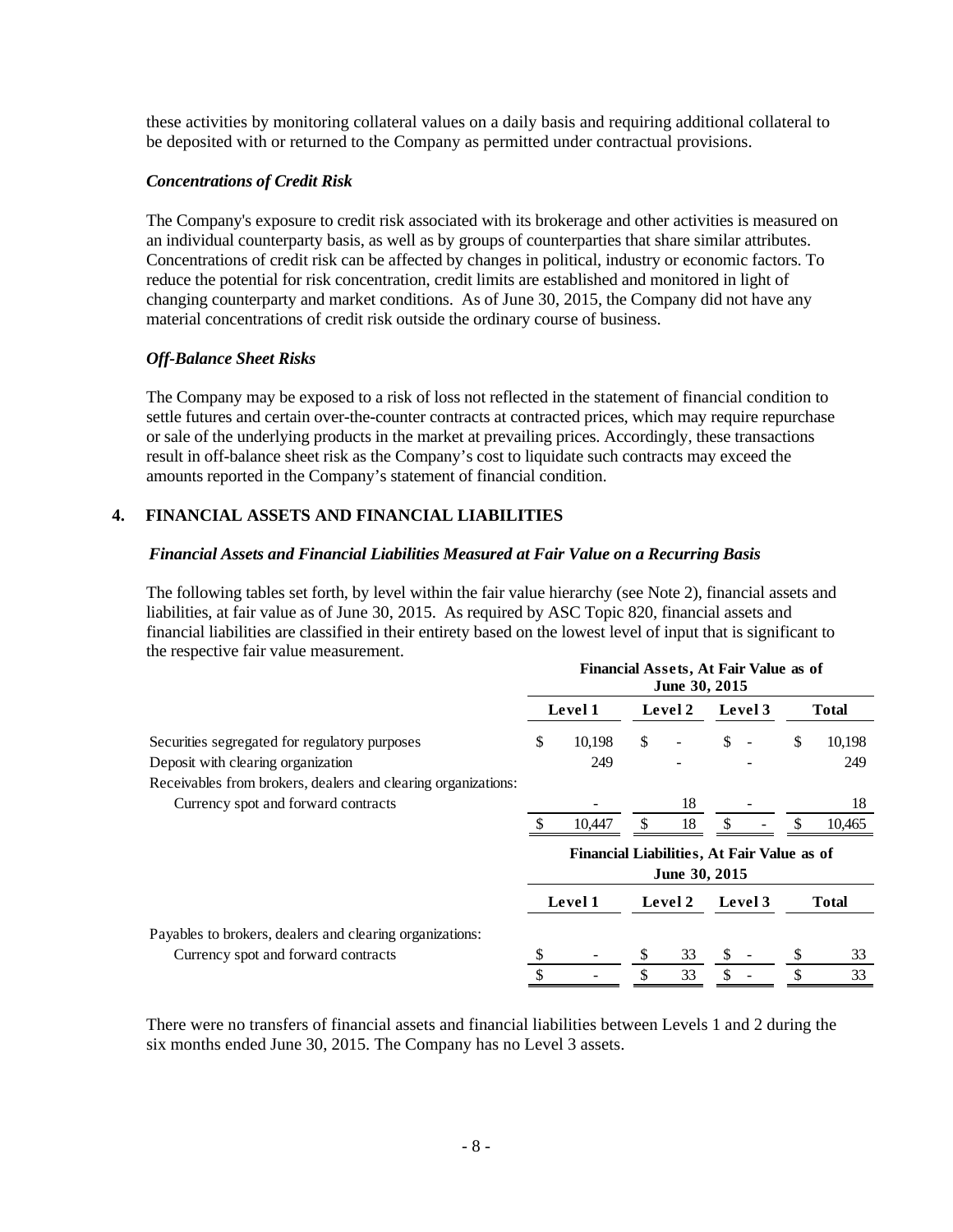#### *Netting of Financial Assets and Financial Liabilities*

The Company does not net securities borrowed and securities loaned, and securities purchased under agreements to resell and securities sold under agreements to repurchase, which are presented on a gross basis in the statement of financial condition. In the tables below, the amounts of financial instruments that are not offset in the statement of financial condition, but could be netted against cash or financial instruments with specific counterparties under master netting agreements, according to the terms of the agreements, including clearing houses or over the counter currency forward contract counterparties, are presented to provide financial statement readers with the Company's estimate of its net exposure with counterparties for these financial instruments.

The following table sets forth the netting of financial assets and of financial liabilities as of June 30, 2015.  $A = 30, 3015$ 

|                                                              | As of June 30, 2015                             |       |               |                                                                                  |     |                                                                                                |              |                                                                                                                                  |              |   |
|--------------------------------------------------------------|-------------------------------------------------|-------|---------------|----------------------------------------------------------------------------------|-----|------------------------------------------------------------------------------------------------|--------------|----------------------------------------------------------------------------------------------------------------------------------|--------------|---|
|                                                              | <b>Gross</b><br><b>Amounts of</b><br>Recognized |       |               | <b>Amounts</b><br>Offset in the<br>Statement of<br><b>Financial</b><br>Condition |     | <b>Net Amounts</b><br><b>Presented in</b><br>the Statement of<br><b>Financial</b><br>Condition |              | <b>Amounts Not Offset in</b><br>the Statement of<br><b>Financial Condition</b><br><b>Cash or Financial</b><br><b>Instruments</b> |              |   |
| <b>Offsetting of Financial Assets:</b>                       |                                                 |       |               |                                                                                  |     |                                                                                                |              |                                                                                                                                  |              |   |
| Securities segregated for<br>regulatory purposes - purchased |                                                 |       |               |                                                                                  |     |                                                                                                |              |                                                                                                                                  |              |   |
| under agreements to resell                                   | \$                                              | 1,041 | $\mathcal{S}$ |                                                                                  | \$. | 1,041                                                                                          | $\mathbb{S}$ | (1,041)                                                                                                                          | $\mathbb{S}$ |   |
| Securities borrowed                                          |                                                 | 2,406 |               |                                                                                  |     | 2,406                                                                                          |              | (2,403)                                                                                                                          |              | 3 |
| Securities purchased under<br>agreements to resell           |                                                 | 148   |               |                                                                                  |     | 148                                                                                            |              | (148)                                                                                                                            |              |   |
| Total                                                        |                                                 | 3,595 | \$            |                                                                                  |     | 3,595                                                                                          | \$           | (3,592)                                                                                                                          | \$           | 3 |
| Offsetting of Financial Liabilities:                         |                                                 |       |               |                                                                                  |     |                                                                                                |              |                                                                                                                                  |              |   |
| Securities loaned                                            | \$                                              | 2,757 | \$            |                                                                                  | \$  | 2,757                                                                                          | \$           | (2,757)                                                                                                                          | \$           |   |
| Securities sold under                                        |                                                 |       |               |                                                                                  |     |                                                                                                |              |                                                                                                                                  |              |   |
| agreements to repurchase                                     |                                                 | 148   |               |                                                                                  |     | 148                                                                                            |              | (148)                                                                                                                            |              |   |
| Total                                                        | \$                                              | 2,905 | \$            |                                                                                  | \$  | 2,905                                                                                          | \$           | (2,905)                                                                                                                          | \$           |   |

 $<sup>(1)</sup>$  As of June 30, 2015, the Company had \$1.0 billion of securities purchased under agreements to resell that were segregated to</sup> satisfy regulatory requirements. These securities are included in "Cash and securities - segregated for regulatory purposes."

#### *Secured Financing Transactions—Maturities and Collateral Pledged*

The following table presents gross obligations for securities loaned transactions by remaining contractual maturity and class of collateral pledged.

|                                 |  | As of June 30, 2015<br><b>Remaining Contractual Maturity</b> |              |                          |               |                |  |                          |   |              |  |
|---------------------------------|--|--------------------------------------------------------------|--------------|--------------------------|---------------|----------------|--|--------------------------|---|--------------|--|
|                                 |  |                                                              |              |                          |               |                |  |                          |   |              |  |
|                                 |  | Overnight                                                    |              | Less than                |               | $30 - 90$      |  | Over 90                  |   |              |  |
|                                 |  | and Open                                                     |              | 30 days                  |               | days           |  | days                     |   | <b>Total</b> |  |
| Securities lending transactions |  |                                                              |              |                          |               |                |  |                          |   |              |  |
| <b>Stocks</b>                   |  | 2,741                                                        | <sup>S</sup> | $\overline{\phantom{a}}$ | <sup>\$</sup> | $\blacksquare$ |  | $\overline{\phantom{a}}$ |   | 2.741        |  |
| Corporate bonds                 |  | 16                                                           |              | $\overline{\phantom{a}}$ |               |                |  |                          |   | 16           |  |
| Total                           |  | 2,757                                                        |              |                          |               |                |  | -                        | S | 2,757        |  |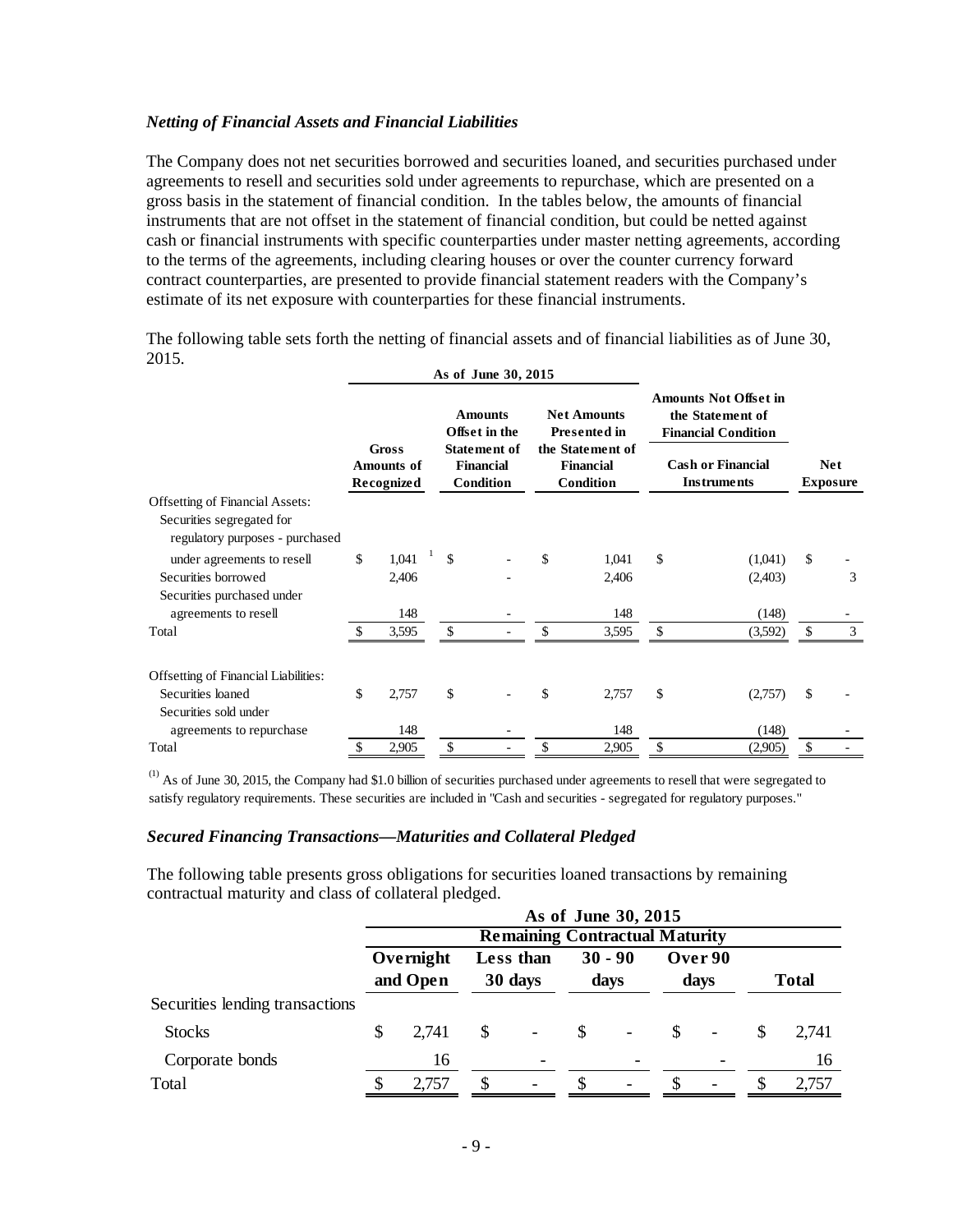#### *Financial Assets and Financial Liabilities Not Measured at Fair Value*

The following table represents the carrying value, fair value and fair value hierarchy category of certain financial assets and liabilities that are not recorded at fair value in the Company's statement of financial condition. The following table excludes all non-financial assets and liabilities.

|                                                                | As of June 30, 2015 |                            |           |          |         |  |  |
|----------------------------------------------------------------|---------------------|----------------------------|-----------|----------|---------|--|--|
|                                                                | Carrying<br>Value   | Fair Value Level 1 Level 2 |           |          | Level 3 |  |  |
| Financial Assets, not measured at fair value:                  |                     |                            |           |          |         |  |  |
| Cash and cash equivalents                                      | \$<br>600           | \$<br>600                  | \$<br>600 | \$       | \$      |  |  |
| Cash and securities - segregated for regulatory purposes       | 4,705               | 4,705                      | 3,664     | 1,041    |         |  |  |
| Securities borrowed                                            | 2,406               | 2,406                      |           | 2,406    |         |  |  |
| Securities purchased under agreements to resell                | 148                 | 148                        |           | 148      |         |  |  |
| Deposit with clearing organization                             | 249                 | 249                        |           | 249      |         |  |  |
| Other receivables: customers                                   | 18,787              | 18,787                     |           | 18,787   |         |  |  |
| Other receivables: brokers, dealers and clearing organizations | 557                 | 557                        |           | 557      |         |  |  |
| Other receivables: affiliates                                  | 136                 | 136                        |           | 136      |         |  |  |
| Other receivables: interest                                    | 45                  | 45                         |           | 45       |         |  |  |
| Other assets                                                   | 3,473               | 3.068                      |           | 3,068    |         |  |  |
| Total Financial Assets, not measured at fair value:            | \$31,106            | 30,701                     | \$4,264   | \$26,437 | \$      |  |  |
| Financial Liabilities, not measured at fair value:             |                     |                            |           |          |         |  |  |
| Payable to customers                                           | 31,553              | 31,553                     |           | 31,553   |         |  |  |
| Securities loaned                                              | 2,757               | 2,757                      |           | 2,757    |         |  |  |
| Securities sold under agreements to repurchase                 | 148                 | 148                        |           | 148      |         |  |  |
| Other payables: brokers, dealers and clearing organizations    | 281                 | 281                        |           | 281      |         |  |  |
| Total Financial Liabilities, not measured at fair value:       | \$34,739            | 34,739                     | \$        | \$34,739 | \$      |  |  |

# **5. SEGREGATION OF FUNDS AND RESERVE REQUIREMENTS**

As a result of customer activities, the Company is obligated by rules mandated by its primary regulators, the SEC, the CFTC and the SFC, to segregate or set aside cash or qualified securities to satisfy such rules which have been promulgated to protect customer assets. In addition, the Company is a member of various clearing organizations at which cash or securities are deposited as required to conduct of day-to-day clearance activities.

Cash and securities – segregated for regulatory purposes consist of the following:

| Securities purchased under agreements to resell<br>U.S. Treasury securities | 1.041<br>10,198 |
|-----------------------------------------------------------------------------|-----------------|
|                                                                             | 14.904          |

In accordance with the Securities Exchange Act of 1934, the Company is required to maintain separate bank accounts for the exclusive benefit of customers. At June 30, 2015, the Company held cash and securities of \$9,715 and securities purchased under agreements to resell with a fair value of \$1,041 to satisfy this requirement.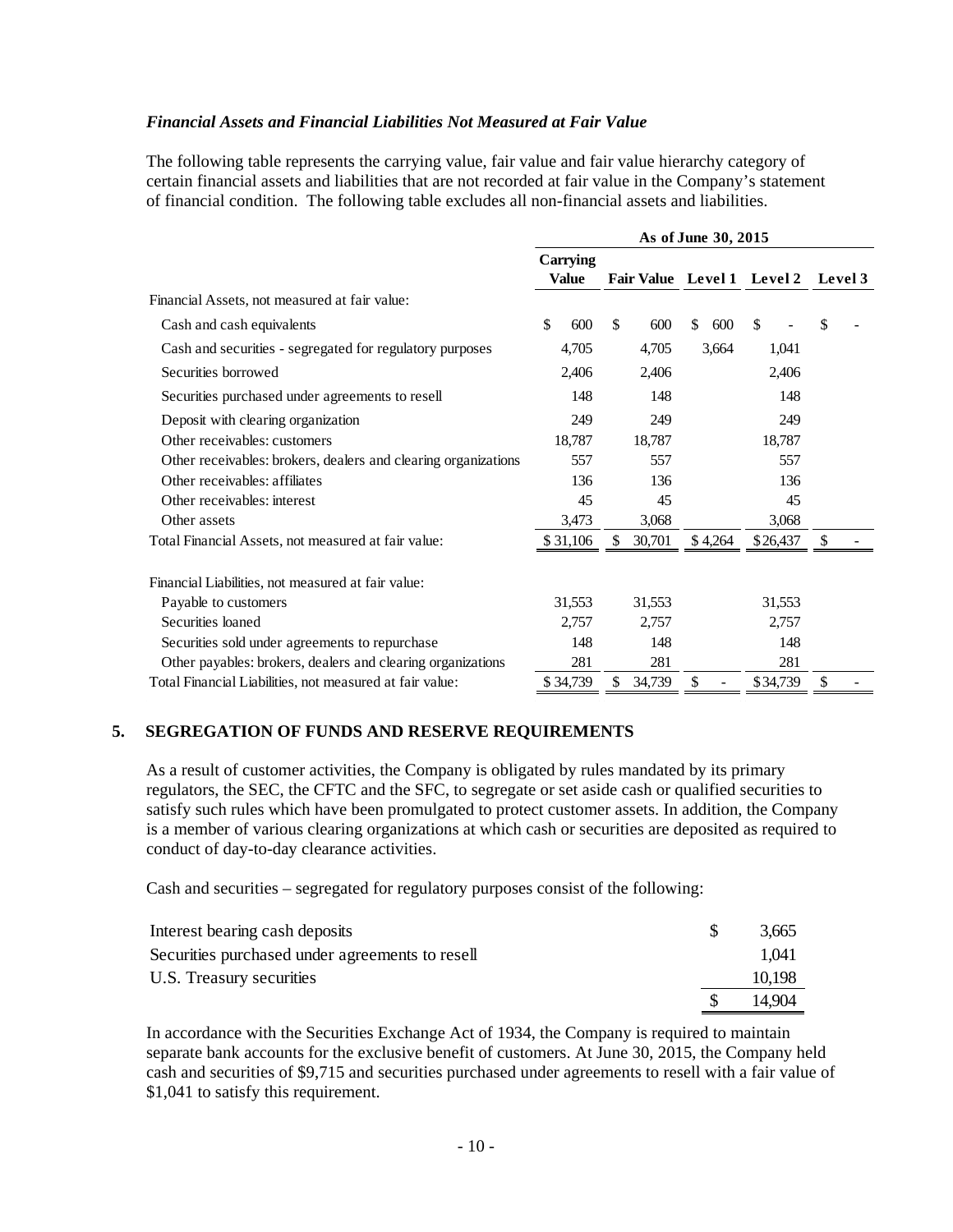During the period ended June 30, 2015, the Company performed the computations for the assets in the proprietary accounts of brokers (commonly referred to as "PAB") in accordance with the customer reserve computation set forth under SEC Rule 15c3-3 (Customer Protection). At June 30, 2015, the Company had no PAB segregation requirement and, therefore, no funds were segregated.

In accordance with the Commodity Exchange Act, the Company is required to segregate all monies, securities and property received to margin and to guarantee or secure the trades or contracts of customers in regulated commodities. At June 30, 2015, the Company had cash and securities of \$2,719, receivables from brokers, dealers and clearing organizations of \$196 and commodities option contracts with net short market value of (\$221) segregated to satisfy this requirement. At June 30, 2015, the net market values of long and short commodity option contracts were included in payables to brokers, dealers and clearing organizations.

In accordance with CFTC Regulation 30.7, the Company is required to segregate all monies, securities and property received to margin and to guarantee or secure the trades or contracts of customers on foreign boards of trade. At June 30, 2015, the Company had cash and securities in the amount of \$478 and receivables from brokers, dealers and clearing organizations of \$134.

NFA Financial Requirements Section 14 requires the Company to hold amounts, equal to or in excess of its retail forex obligation, at one or more qualifying institutions in the United States or money center countries (as defined in CFTC Regulation 1.49). NFA authorized the Company to utilize its daily securities reserve computations performed in accordance with SEC rule 15c3-3 to satisfy this requirement.

Pursuant to the SFC client money segregation rules, the Company is required to ensure that all client money held in Hong Kong is segregated in Hong Kong. As allowed by the SFC rules, these segregation requirements are partially satisfied through amounts segregated in bank accounts also designated as CFTC Rule 30.7 foreign secured accounts. At June 30, 2015, the Company had cash in the amount of \$950 and receivables from brokers, dealers and clearing organizations of \$74 to satisfy this requirement. Of this amount, \$25 is included in the aforementioned calculation and \$50 is used exclusively in the SFC client money segregation.

# **6. NET CAPITAL REQUIREMENTS**

The Company is subject to the SEC's Uniform Net Capital Rule (Rule 15c3-1), which requires the maintenance of minimum net capital. The Company has elected to use the alternative method permitted by the rule, which requires it to maintain minimum net capital, as defined, equal to the greater of \$0.5 or 2% of aggregate debit balances arising from customer transactions, as defined. The Company is also subject to the CFTC's minimum financial requirements (Regulation 1.17), which require it to maintain minimum net capital, as defined, equal to the greater of a) \$20 plus 5% of total retail forex obligations in excess of \$10 or b) 8% of the total commodities risk margin requirement for all positions carried in customer and non-customer accounts. The Uniform Net Capital Rule also provides that equity capital may not be withdrawn or cash dividends paid if the resulting net capital would be less than 5% of aggregate debit balances arising from customer transactions. At June 30, 2015, the Company had net capital of \$2,341, which was \$2,037 in excess of the required net capital of \$304.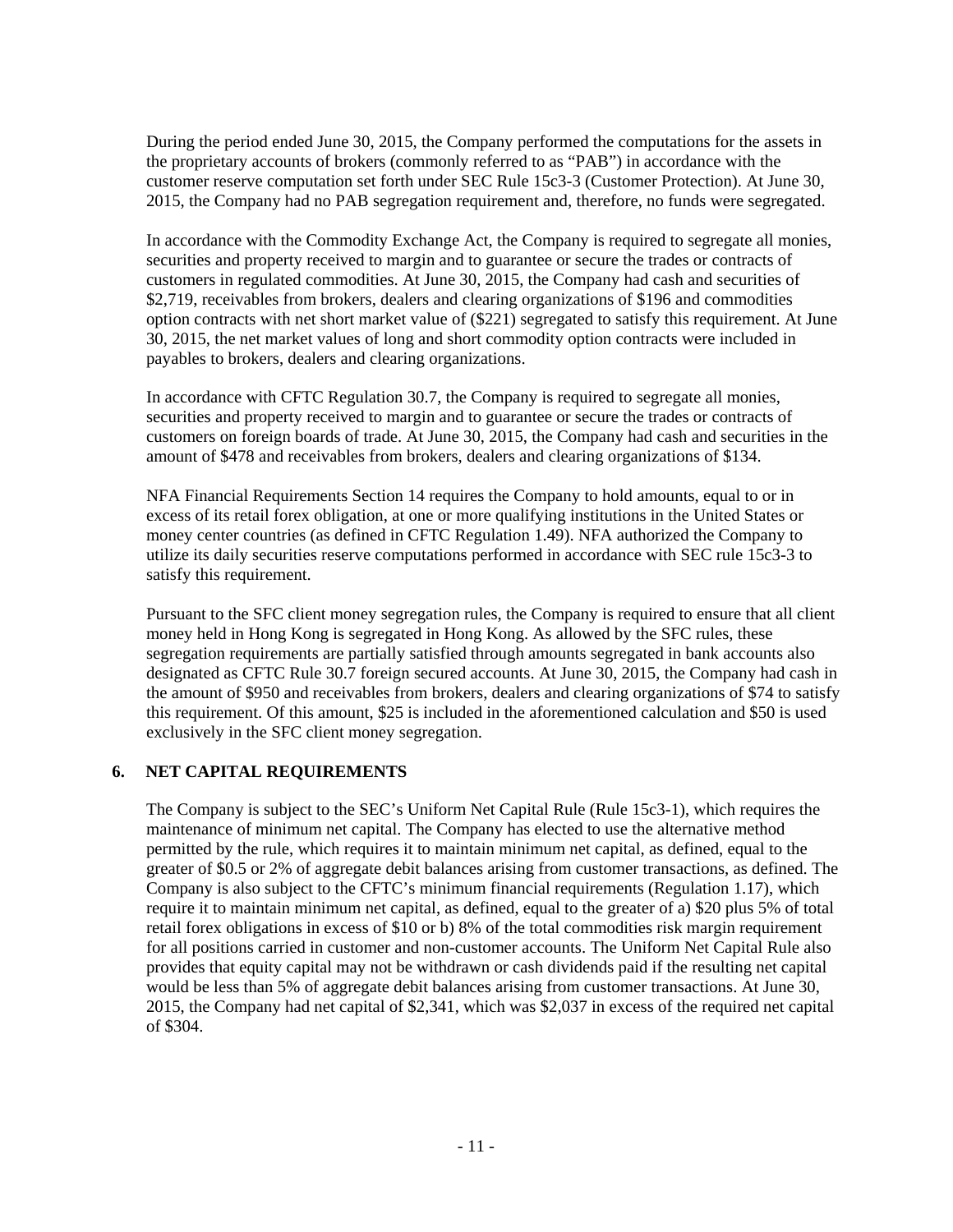# **7. RELATED PARTY TRANSACTIONS**

The Operating Companies, in addition to the Company, are comprised of the following companies: Interactive Brokers Canada Inc. ("IBC"), Interactive Brokers (U.K.) Limited and its subsidiary, Interactive Brokers (U.K.) Nominee Limited (collectively "IBUK"), Interactive Brokers Hong Kong Limited ("IBHK"), Interactive Brokers Securities Japan, Inc. ("IBSJ"), Interactive Brokers (India) Private Limited ("IBI"), Interactive Brokers Australia Pty Limited and its subsidiary, Interactive Brokers Australia Nominees Pty Limited (collectively, "IBA"), Covestor, Inc. and its subsidiary, Covestor Limited (collectively "Covestor"), Timber Hill LLC ("THLLC"), Timber Hill Europe AG and its subsidiary, Timber Hill (Liechtenstein) AG (collectively, "THE"), Timber Hill Canada Company ("THC"), Timber Hill Australia Pty Limited ("THA"), Interactive Brokers Hungary Kft ("IBH"), Interactive Brokers Financial Products S.A. ("IBFP"), Interactive Brokers Software Services Estonia OU ("IBEST"), Interactive Brokers Software Services Rus ("IBRUS"), IBEC and its subsidiary, IB Corp.

These companies share administrative, financial and technological resources and the broker-dealer and securities dealer Operating Companies engage in securities transactions such as trade execution in the ordinary course of business with the Company.

Brokerage transaction receivables and payables are reported gross. Other affiliate receivables and payables including interest, administrative, consulting and service fees and advances between Operating Companies are netted by Operating Company.

Included in assets in the statement of financial condition were the following amounts with related parties at June 30, 2015:

| Securities borrowed                                                      | -SS | 1.830 |
|--------------------------------------------------------------------------|-----|-------|
| Other receivables: customers - affiliate brokers, directors and officers |     |       |
| account balances                                                         |     | 706.  |
| Other receivables: brokers, dealers and clearing organizations           |     | 433   |
| Other receivables: affiliates                                            |     | 136   |
| Other receivables: interest                                              |     |       |

Included in liabilities in the statement of financial condition are the following amounts with related parties at June 30, 2015:

| Securities loaned                                           | 2.725 |
|-------------------------------------------------------------|-------|
| Payable to customers                                        | 1,535 |
| Securities sold under agreements to repurchase              | 148   |
| Other payables: brokers, dealers and clearing organizations | 224   |
| Other payables: affiliates                                  | 66    |

#### **8. DEFINED CONTRIBUTION AND EMPLOYEE INCENTIVE PLANS**

#### *Defined Contribution Plan*

The Group offers substantially all employees of U.S.-based operating companies who have met minimum service requirements the opportunity to participate in a defined contribution retirement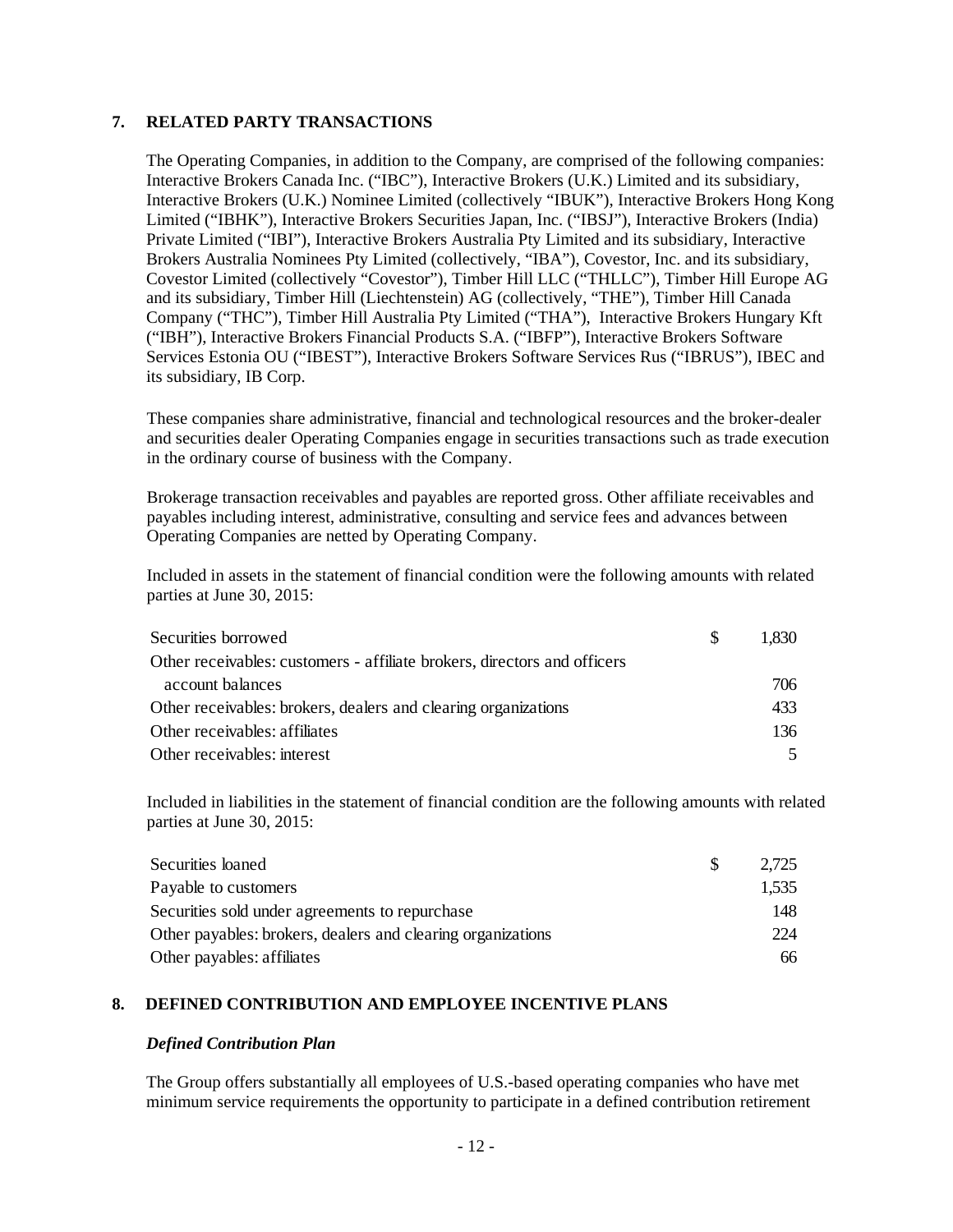plan qualifying under the provisions of Section 401(k) of the Internal Revenue Code. The general purpose of this plan is to provide employees with an incentive to make regular savings in order to provide additional financial security during retirement. The plan provides for the Company to match 50% of the employees' pretax contribution, up to a maximum of 10% of eligible earnings. The employee is vested in the matching contribution incrementally over six years.

# *2007 Stock Incentive Plan*

Under the IBG, Inc. 2007 Stock Incentive Plan (the "Stock Incentive Plan"), up to 30 million shares of Common Stock may be granted and issued to directors, officers, employees, contractors and consultants of IBG, Inc. and its subsidiaries. The purpose of the Stock Incentive Plan is to promote the Company's long-term financial success by attracting, retaining and rewarding eligible participants.

The Stock Incentive Plan is administered by the Compensation Committee of IBG, Inc.'s Board of Directors. The Compensation Committee has discretionary authority to determine which employees are eligible to participate in the Stock Incentive Plan and establishes the terms and conditions of the awards, including the number of awards granted to each participant and all other terms and conditions applicable to such awards in individual grant agreements. Awards are expected to be made primarily through grants of restricted common stock. Stock Incentive Plan awards are subject to issuance over time and may be forfeited upon a participant's termination of employment or violation of certain applicable covenants prior to issuance, unless determined otherwise by the Compensation Committee.

The Stock Incentive Plan provides that, upon a change in control, the Compensation Committee may, at its discretion, fully vest any granted but not yet earned awards under the Stock Incentive Plan, or provide that any such granted but not yet earned awards will be honored or assumed, or new rights substituted by the new employer on a substantially similar basis and on terms and conditions substantially comparable to those of the Stock Incentive Plan.

The Company expects to continue to grant awards on or about December 31 of each year to eligible participants as part of an overall plan of equity compensation. Shares of common stock vest and become distributable to employees in accordance with the following schedule:

- 10% on the first vesting date, which is on or about May 9 of each year; and
- an additional 15% on each of the following six anniversaries of the first vesting, assuming continued employment with the Company and compliance with noncompetition and other applicable covenants.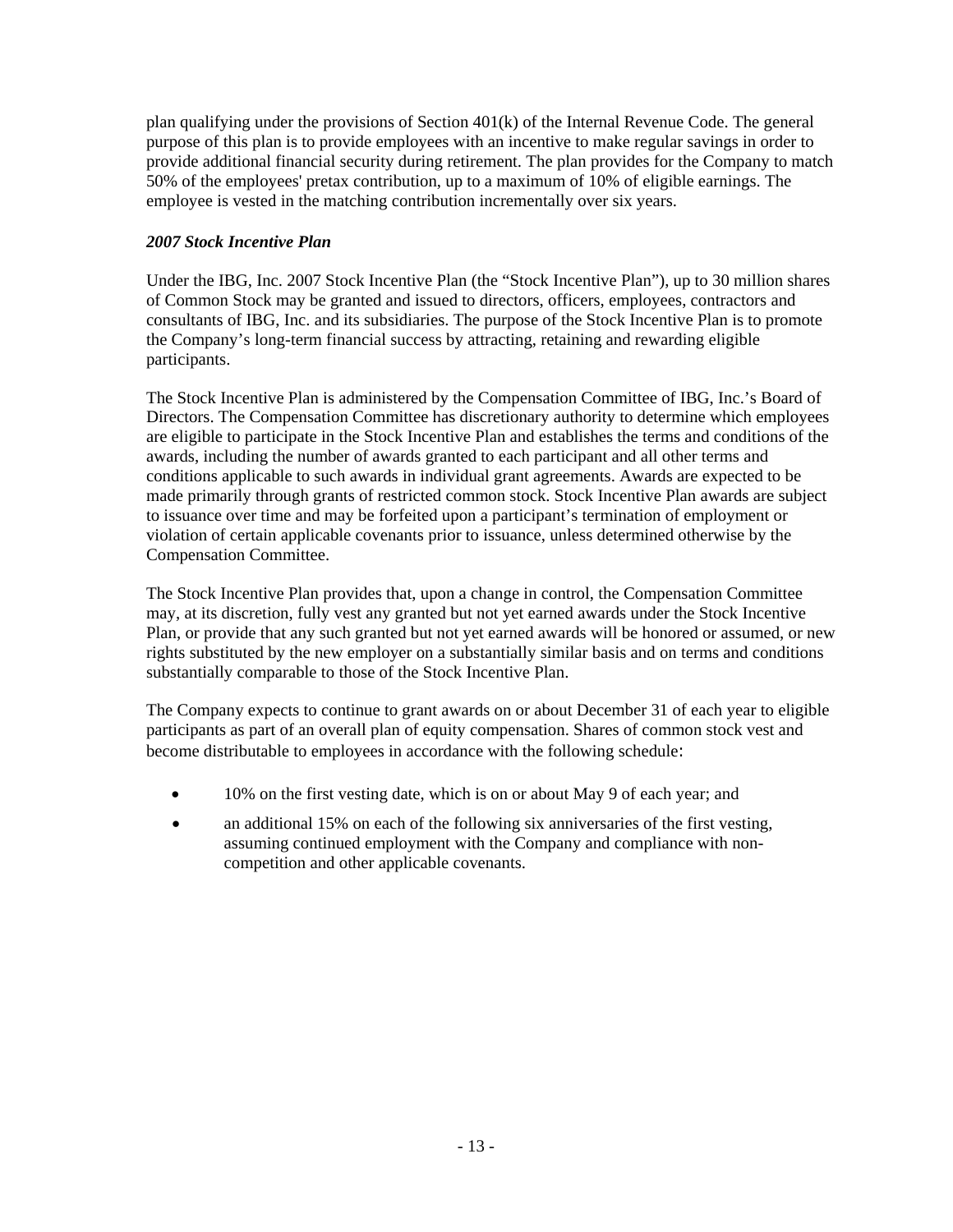The following is a summary of stock plan activity for the period ended June 30, 2015:

|                                  | 2007 Stock<br>Incentive<br><b>Plan Shares</b> | <b>Intrinsic Value of</b><br><b>SIP Shares which</b><br><b>Vested and were</b><br>Distributed <sup>(1)</sup> |    |
|----------------------------------|-----------------------------------------------|--------------------------------------------------------------------------------------------------------------|----|
| Balance, January 1, 2015         | 2,451,714                                     |                                                                                                              |    |
| Granted                          |                                               |                                                                                                              |    |
| Transferred (out) <sup>(2)</sup> | (155,797)                                     |                                                                                                              |    |
| Forfeited, net                   | (30,824)                                      |                                                                                                              |    |
| Distributed                      | (543,363)                                     | \$                                                                                                           | 19 |
| Balance, June 30, 2015           | 1,721,730                                     |                                                                                                              |    |

(1) Intrinsic value of SIP shares distributed represents the compensation value reported to the participants.<br>(2) Shares transferred out in accordance with the transfer of IB Corp. as described in Note 1

Shares transferred out in accordance with the transfer of IB Corp., as described in Note 1.

Estimated future grants under the Stock Incentive Plan are accrued for ratably during each year (see Note 2). In accordance with the vesting schedule, outstanding awards vest and are distributed to participants yearly on or about May 9 of each year. At the end of each year, there are no vested awards that remain undistributed.

Awards granted under the ROI Unit Stock Plan and the Stock Incentive Plan are subject to forfeiture in the event a participant ceases employment with the Company. The stock plans provide that participants who discontinue employment with the Company without cause and continue to meet the terms of the plans' post-employment provisions will forfeit 50% of unvested previously granted awards unless the participant is over the age of 59, in which case the participant would be eligible to receive 100% of unvested awards previously granted. Distributions of remaining awards granted on or before January 1, 2009 to former participants will occur within 90 days of the anniversary of the termination of employment date over a five (5) year vesting schedule, 12.5% in each of the first four years and 50% in the fifth year. Distributions of remaining awards granted on or after January 1, 2010 to former participants will occur over the remaining vesting schedule applicable to each grant. Through June 30, 2015, a total of 47,523 shares have been distributed under these post-employment provisions. These distributions are included in the stock plans activity table above.

#### **9. PROPERTY AND EQUIPMENT**

Property and equipment, which is included in other assets in the statement of financial condition is comprised of leasehold improvements, computer equipment, computer software and office furniture and equipment.

At June 30, 2015, property and equipment consisted of:

| Leasehold improvements                           |      |
|--------------------------------------------------|------|
| Computer equipment                               |      |
| Computer software                                |      |
| Office furniture and equipment                   |      |
|                                                  |      |
| Less - accumulated depreciation and amortization | (13) |
| Property and equipment, net                      |      |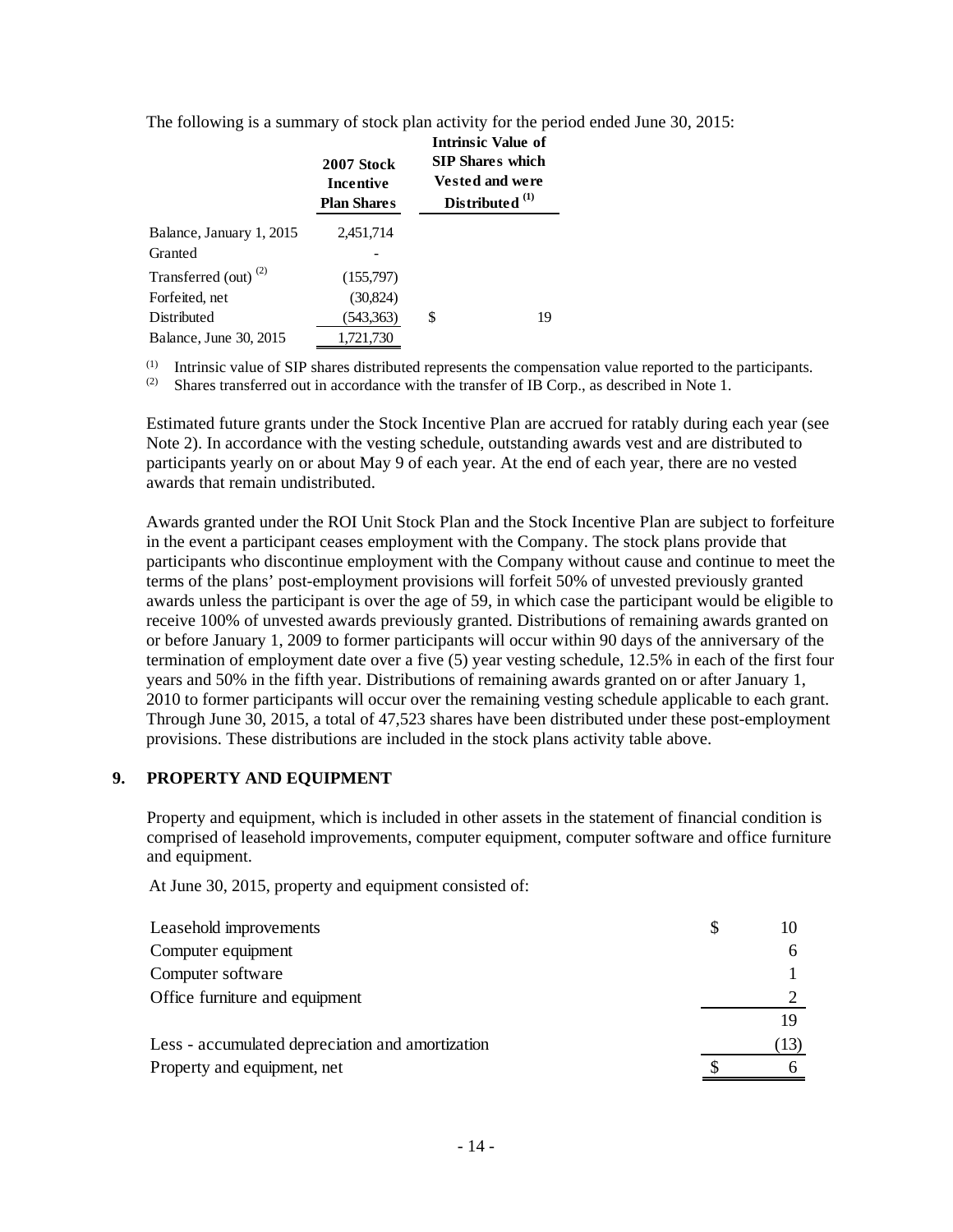#### **10. COMMITMENTS, CONTINGENCIES AND GUARANTEES**

#### *Claims Against Customers*

On January 15, 2015, due to the sudden move in the value of the Swiss franc that followed an unprecedented action by the Swiss National Bank, several of the Company's customers who held currency futures and spot positions suffered losses in excess of their deposits with the Company. The Company took immediate action to hedge its exposure to the foreign currency receivables from these customers. The Company estimates the losses related to this event, net of hedging activity, to be approximately \$119 million. The Company is actively pursuing collection of the debts. The ultimate effect of this incident on the Company's results will depend upon the outcome of the Company's debt collection efforts

# *Litigation*

The Company is subject to certain pending and threatened legal actions which arise out of the normal course of business. Litigation is inherently unpredictable, particularly in proceedings where claimants seek substantial or indeterminate damages, or which are in their early stages. The Company has not been able to quantify the actual loss or range of loss related to such legal proceedings, the manner in which they will be resolved, the timing of final resolution or the ultimate settlement. Management believes that the resolution of these actions will not have a material effect, if any, on the Company's business or financial condition.

The Company accounts for potential losses related to litigation in accordance with FASB ASC 450, "Contingencies". As of June 30, 2015, reserves provided for potential losses related to litigation matters were not material.

On February 3, 2010, Trading Technologies International, Inc. ("Trading Technologies") filed a complaint, in the United States District Court for the Northern District of Illinois Eastern Division, against IBG, Inc., IBG LLC, IBG Holdings LLC and the Company. Thereafter, Trading Technologies dismissed IBG, Inc. and IBG Holdings LLC from the case, leaving only IBG LLC and the Company as defendants (the "Defendants"). The operative complaint, as amended, alleges that the Defendants have infringed and continue to infringe twelve U.S. patents held by Trading Technologies. Trading Technologies is seeking, among other things, unspecified damages and injunctive relief (the "Litigation").

On June 2, 2014, the Defendants filed a motion to stay the Litigation pursuant to Section 18(b) of the America Invents Act in light of petitions for Covered Business Method ("CBM") Review on five asserted patents filed with the U.S. Patent and Trademark Office ("USPTO") by other defendants in the consolidated cases. Some of the other defendants have similarly requested a stay in light of such petitions. On December 2, 2014, the USPTO issued decisions instituting CBM Review on four of the asserted patents for which CBM petitions were filed, declining to institute CBM Review on one of the asserted patents. The District Court granted the stay request, which Trading Technologies is appealing.

The case is in the early stages and discovery has yet to begin. While it is too early to predict the outcome of the matter, the Company believes it has meritorious defenses to the allegations made in the complaint and intends to defend itself vigorously against them. However, litigation is inherently uncertain and there can be no guarantee that the Company will prevail or that the litigation can be settled on favorable terms.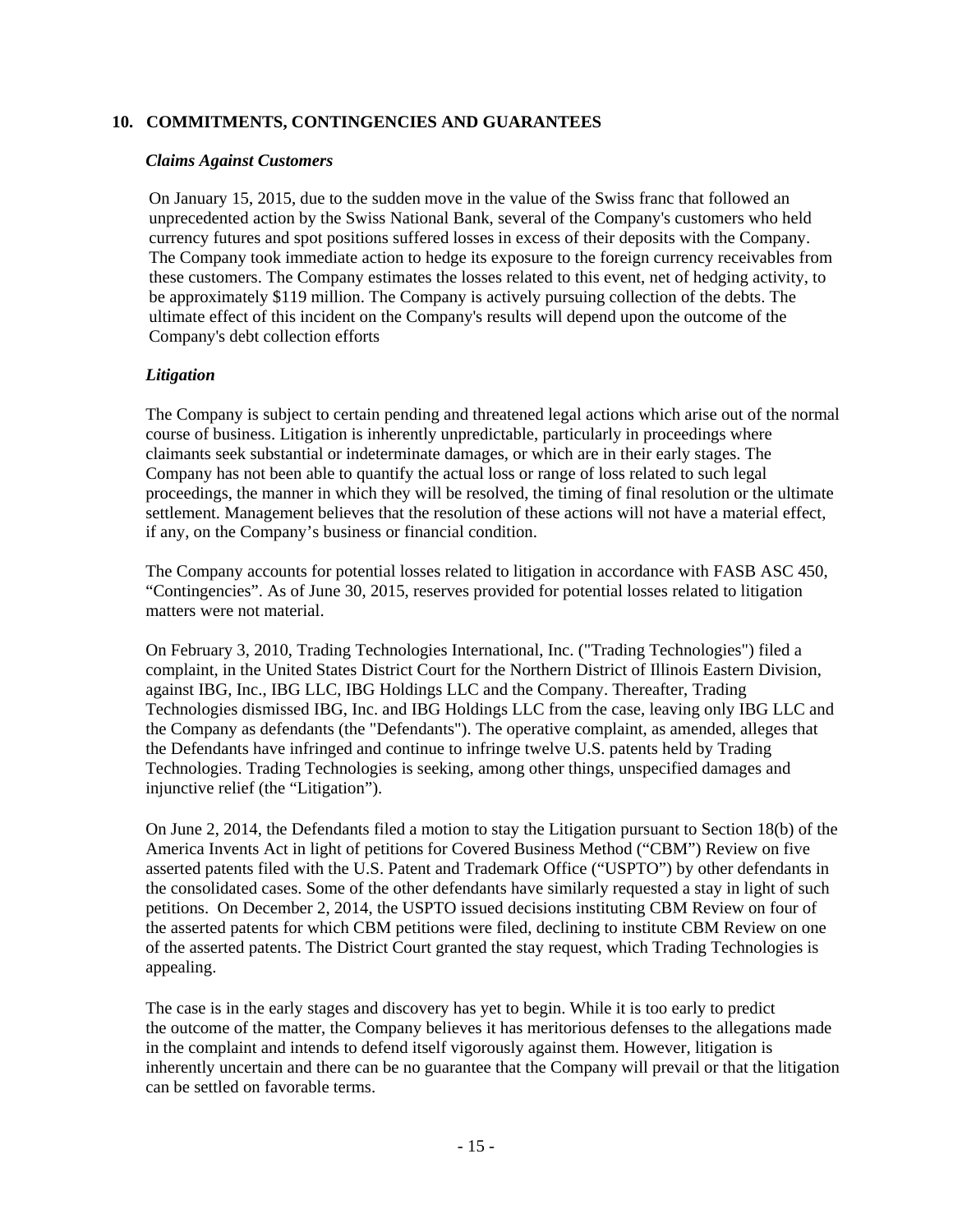#### *Guarantees*

The Company provides guarantees to securities and futures clearinghouses and exchanges which meet the accounting definition of a guarantee under FASB Topic ASC 460, "Guarantees." Under the standard membership agreement, members are required to guarantee the performance of other members. Under the agreements, if another member becomes unable to satisfy its obligations to the clearinghouse, other members would be required to meet shortfalls. In the opinion of management, the Company's liability under these arrangements is not quantifiable and could exceed the cash and securities it has posted as collateral. However, the potential for the Company to be required to make payments under these arrangements is remote. Accordingly, no contingent liability is carried in the statement of financial condition for these arrangements.

In connection with its retail brokerage business, the Company performs securities and commodities execution, clearance and settlement on behalf of its customers for whom it commits to settle trades submitted by such customers with the respective clearing houses. If a customer fails to fulfill its settlement obligation, the Company must fulfill those settlement obligations. The Company is fully secured by assets in customers' accounts and any proceeds received from securities and commodities transactions entered into by the Company on behalf of customers. No contingent liability is carried on the statement of financial condition for such customer obligations.

# **11. COLLATERALIZED TRANSACTIONS**

The Company enters into securities borrowing and lending transactions and agreements to repurchase and resell securities to finance trading inventory, to obtain securities for settlement and to earn residual interest rate spreads. In addition, the Company's customers pledge their securities owned to collateralize margin loans. Under these transactions, the Company either receives or provides collateral, including equity, corporate debt and U.S. government securities. Under many agreements, the Company is permitted to sell or repledge securities received as collateral and use these securities to secure repurchase agreements, enter into securities lending transactions or deliver these securities to counterparties to cover short positions.

The Company also engages in securities financing transactions with and for customers through margin lending. Customer receivables generated from margin lending activity are collateralized by customer-owned securities held by the Company. Customers' required margin levels and established credit limits are monitored continuously by risk management staff using automated systems. Pursuant to the Company's policy and as enforced by such systems, customers are required to deposit additional collateral or reduce positions, when necessary to avoid automatic liquidation of their positions.

Margin loans are extended to customers on a demand basis and are not committed facilities. Factors considered in the acceptance or rejection of margin loans are the amount of the loan, the degree of leverage being employed in the customer account and an overall evaluation of the customer's portfolio to ensure proper diversification or, in the case of concentrated positions, appropriate liquidity of the underlying collateral. Additionally, transactions relating to concentrated or restricted positions are limited or prohibited by raising the level of required margin collateral (to 100% in the extreme case). Underlying collateral for margin loans is evaluated with respect to the liquidity of the collateral positions, valuation of securities, volatility analysis and an evaluation of industry concentrations. Adherence to the Company's collateral policies significantly limits the Company's credit exposure to margin loans in the event of a customer's default. Under margin lending agreements, the Company may request additional margin collateral from customers and may sell securities that have not been paid for or purchase securities sold but not delivered from customers, if